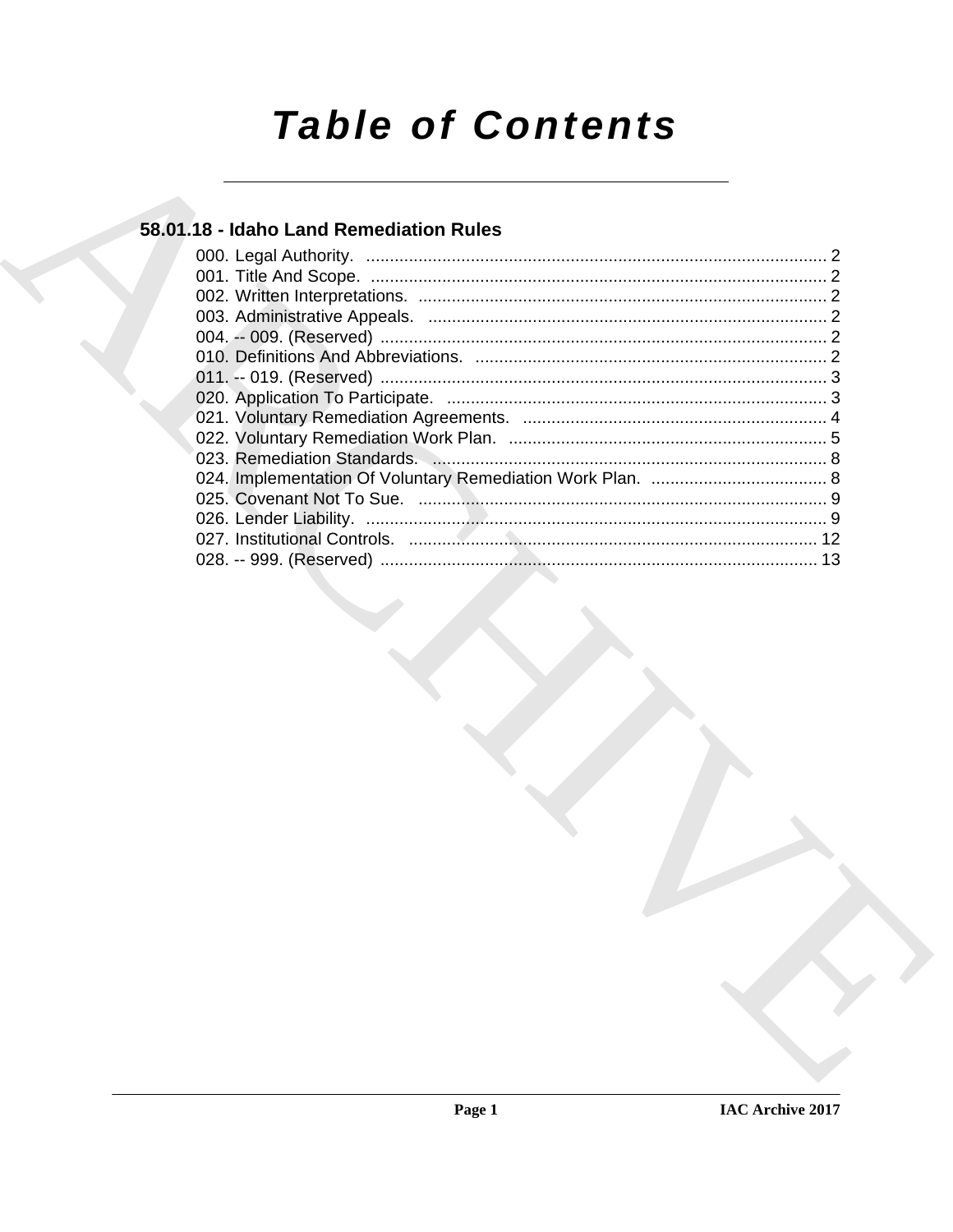#### **IDAPA 58 TITLE 01 CHAPTER 18**

#### **58.01.18 - IDAHO LAND REMEDIATION RULES**

#### <span id="page-1-1"></span><span id="page-1-0"></span>**000. LEGAL AUTHORITY.**

Pursuant to the provisions of Sections 39-105, 39-107, 39-4405, 39-7210, Idaho Code, the Department of Environmental Quality has the authority to promulgate and adopt rules to carry out the purposes of the Idaho Land Remediation Act, Sections 39-7201 to 39-7210, Idaho Code.

#### <span id="page-1-2"></span>**001. TITLE AND SCOPE.**

**01. Title and Scope**. These rules shall be cited as Rules of the Idaho Department of Environmental Quality, IDAPA 58.01.18, "Idaho Land Remediation Rules," and shall be applicable to eligible persons who wish to enter into a voluntary remediation agreement with the state to minimize risk of harm to public health and the environment and to restore the economic viability of contaminated real property. (3-13-97) environment and to restore the economic viability of contaminated real property.

**CHAPTER 18**<br> **CHARCHARTENT 18**<br> **CHARCHARTENT 18**<br> **CHARCHARTENT IS a substitute of the Columb 18 (201) (201) (201) (201) (201) (201) (201) (201) (201) (201) (201) (201) (201) (201) (201) (201) (201) (201) (201) (201) (2 02. Intent**. The Idaho Land Remediation rules have been adopted with the purpose of fostering the remediation, transfer, reuse, or redevelopment of sites or groups of sites based on risk to human health and the environment where releases or threatened release of hazardous substances or petroleum exists. It is also the intent of these rules to establish a voluntary program for the remediation of hazardous substance or petroleum contaminated sites that will encourage innovation and cooperation between the state, local communities, and interested persons and will promote the economic revitalization of property. It is intended that this program will provide for an expedited remediation process by eliminating the need for many adversarial enforcement actions and delays in response action plan approvals. (3-13-97)

#### <span id="page-1-3"></span>**002. WRITTEN INTERPRETATIONS.**

As described in Section 67-5201(19)(b)(iv), Idaho Code, the Department of Environmental Quality may have written statements which pertain to the interpretation of the rules of this chapter. If available, such written statements can be inspected and copied at cost at the Department of Environmental Quality, 1410 N. Hilton, Boise, Idaho 83706-1255. (3-13-97)

#### <span id="page-1-4"></span>**003. ADMINISTRATIVE APPEALS.**

Persons may be entitled to appeal agency actions authorized under these rules pursuant to IDAPA 58.01.23, "Rules of Administrative Procedure Before the Board of Environmental Quality." (3-15-02)

#### <span id="page-1-5"></span>**004. -- 009. (RESERVED)**

#### <span id="page-1-6"></span>**010. DEFINITIONS AND ABBREVIATIONS.**

For the purpose of the rules contained in IDAPA 58.01.18, the following definitions and abbreviations apply.

<span id="page-1-8"></span><span id="page-1-7"></span>

| -01. | Act. Idaho Land Remediation Act, Title 39, Chapter 72, Idaho Code. | $(3-13-97)$ |
|------|--------------------------------------------------------------------|-------------|
|      |                                                                    |             |

**02. Applicant**. A person who submits an application to participate in the voluntary remediation under the Idaho Land Remediation Act, Title 39, Chapter 72, Idaho Code. (3-13-97) program under the Idaho Land Remediation Act, Title 39, Chapter 72, Idaho Code.

<span id="page-1-9"></span>

| 03. | <b>Board.</b> The Idaho Board of Environmental Quality. | $(3-13-97)$ |
|-----|---------------------------------------------------------|-------------|
|-----|---------------------------------------------------------|-------------|

<span id="page-1-10"></span>**04. Department**. The Idaho Department of Environmental Quality. (3-13-97)

<span id="page-1-12"></span><span id="page-1-11"></span>**05. Director**. The Director of Idaho Department of Environmental Quality or his authorized agent. (3-13-97)

**06. Hazardous Substance**. Has the meaning set forth in Section 101(14) of the Comprehensive Environmental, Response, Compensation and Liability Act (CERCLA), 42 U.S.C. 9601 (14), as amended. (3-13-97)

(3-13-97)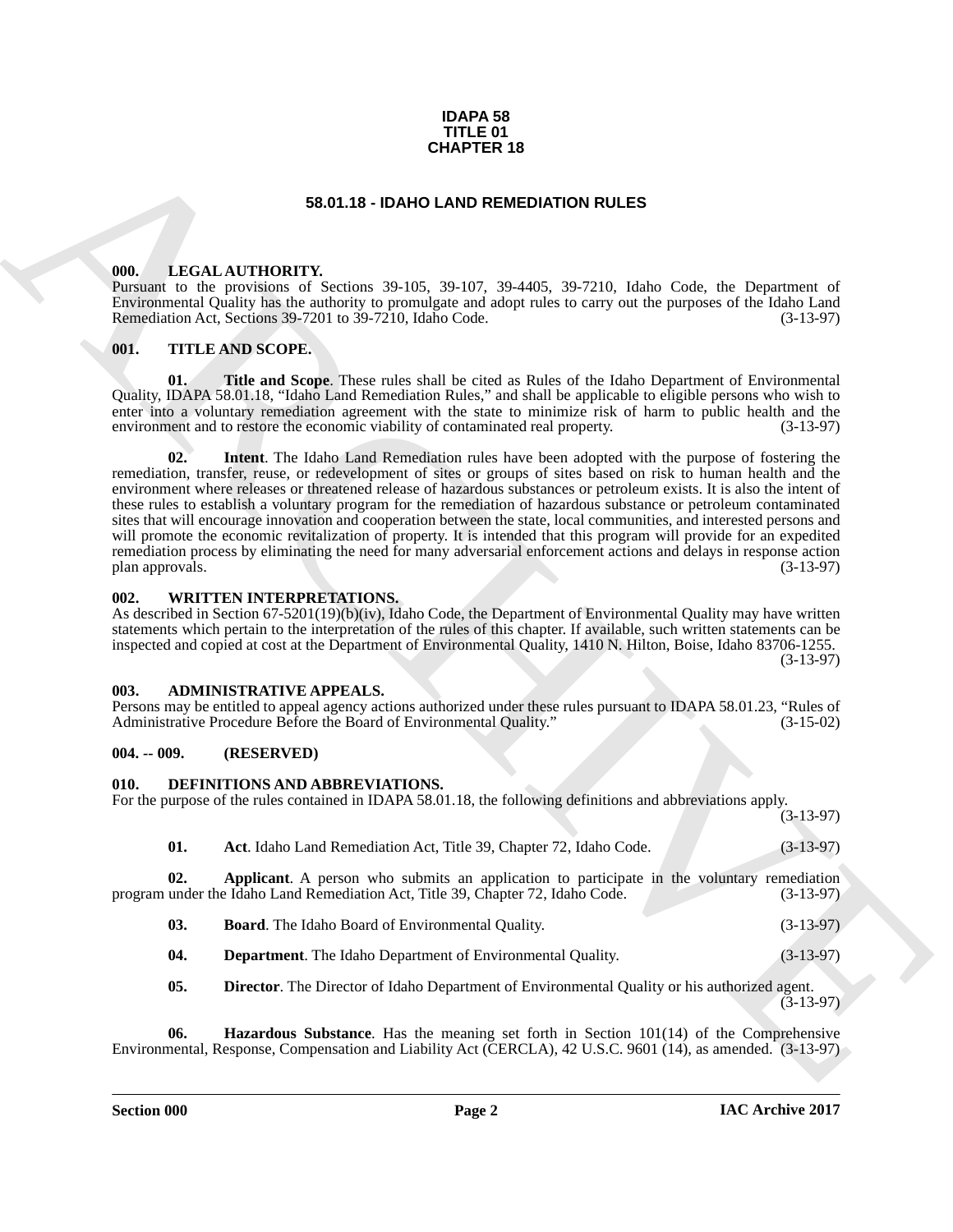<span id="page-2-4"></span>Natural Background Level. The level of any constituent in the affected media within a specified area as determined by representative measurements of the quality of that media unaffected by human activities.

(3-13-97)

<span id="page-2-5"></span>**08. Person**. Any individual, association, partnership, firm, joint stock company, trust, estate, political subdivision, public or private corporation, state or federal governmental department, agency or instrumentality, or<br>(3-13-97) any other legal entity which is recognized by law as the subject of rights and duties. any other legal entity which is recognized by law as the subject of rights and duties.

<span id="page-2-6"></span>**09. Petroleum**. Includes petroleum asphalt and crude oil or any part of petroleum asphalt or crude oil that is liquid at standard conditions of temperature and pressure (sixty (60) degrees Fahrenheit and fourteen and seven-tenths (14.7) pounds per square inch absolute). (3-13-97)

**10. Release**. Any spilling, leaking, pumping, pouring, emitting, emptying, discharging, injecting, escaping, leaching, dumping, or disposing into the environment, including the abandonment or discarding of barrels, containers, or other closed receptacles containing any hazardous substance or petroleum. (3-13-97)

<span id="page-2-8"></span><span id="page-2-7"></span>**11. Remediation**. Remediation means any of the following: (3-13-97)

**a.** Actions necessary to prevent, minimize, or mitigate damages to the public health or welfare or to onment, which may otherwise result from a release or threat of a release; or  $(3-13-97)$ the environment, which may otherwise result from a release or threat of a release; or

**Department of Environmental Country.** The local state of the state and Removemental contains a single contained by the properties of the state of the state of the state of the state of the state of the state of the state **b.** Actions consistent with a permanent remedy taken instead of, or in addition to, removal actions in the event of a release or threatened release of a hazardous substance or petroleum into the environment to eliminate the release of hazardous substances or petroleum so that the hazardous substances or petroleum do not migrate to cause substantial danger to present or future public health or welfare or the environment; or (3-13-97)

<span id="page-2-9"></span>**c.** The cleanup or removal of released hazardous substances or petroleum from the environment. (3-13-97)

**12.** Site A parcel of real estate for which an application has been submitted under Section 39-7204, Idaho Code. (3-13-97) Idaho Code. (3-13-97)

#### <span id="page-2-0"></span>**011. -- 019. (RESERVED)**

#### <span id="page-2-1"></span>**020. APPLICATION TO PARTICIPATE.**

<span id="page-2-2"></span>Application Required. In order to participate in the voluntary remediation program as established by the Idaho Land Remediation Act and these rules, a person shall submit an application to the Department.

(3-13-97)

**02. Contents of Application**. The application shall be on a form provided by the Department. The on shall include, or be accompanied by, the following: (3-13-97) application shall include, or be accompanied by, the following:

<span id="page-2-3"></span>**a.** Identification of the applicant and the applicant's relationship to the site; (3-13-97)

**b.** Identification of the owner or operator of the site, if different than Subsection 020.02.a. of these (3-13-97)  $r = (3-13-97)$ 

**c.** General information pertaining to the site, including the assessors's parcel number(s), site name, and location; (3-13-97) and location;  $(3-13-97)$ 

**d.** An environmental assessment that conforms to ASTM Standard Practice E 1527, Environmental Site Assessment Process, as amended, or equivalent; (3-13-97) Site Assessments: Phase I Environmental Site Assessment Process, as amended, or equivalent;

**e.** An application fee in the amount of two hundred and fifty dollars (\$250); and (3-13-97)

**f.** Other background information as requested on the application form provided by the Department as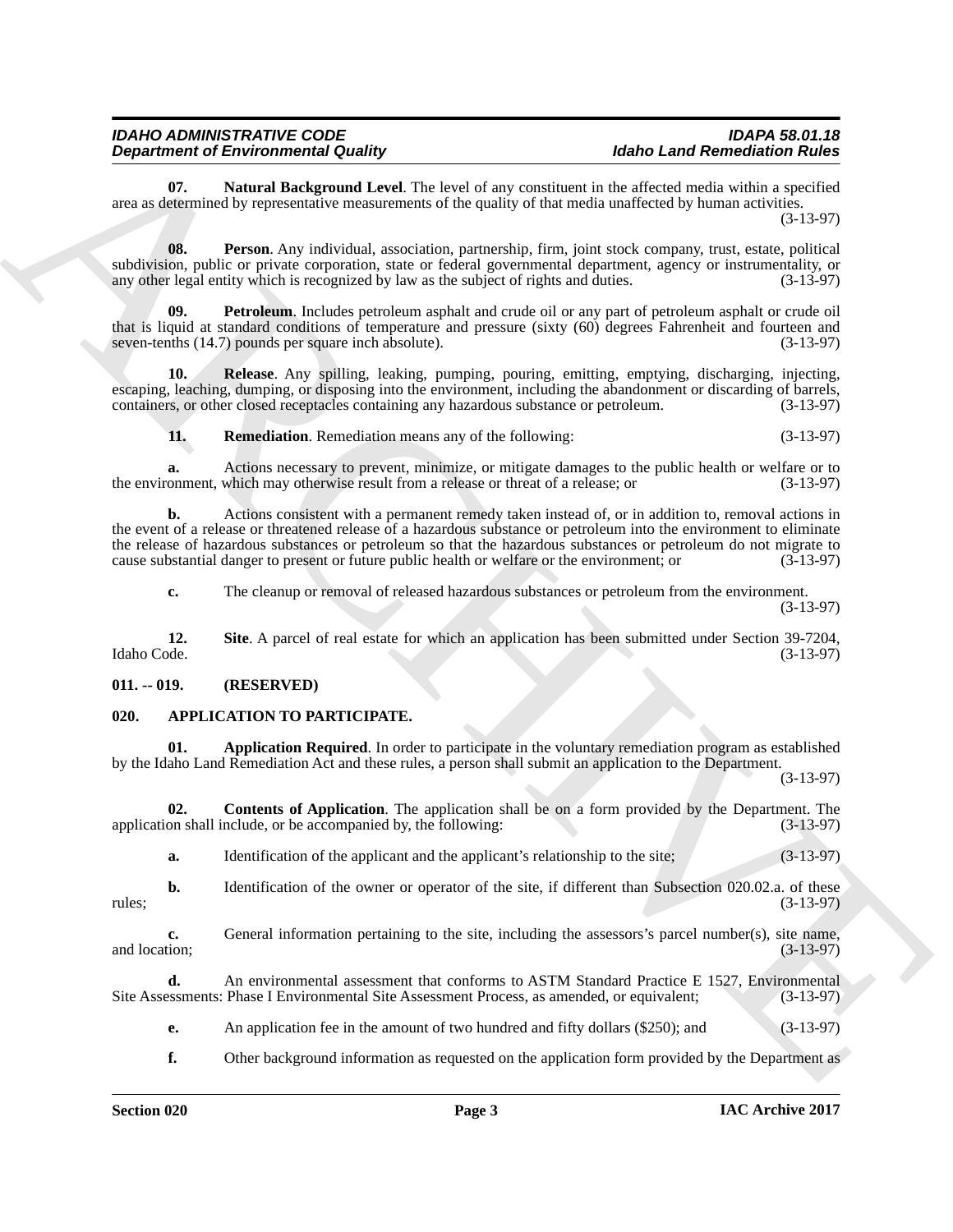| <b>IDAHO ADMINISTRATIVE CODE</b>           | <b>IDAPA 58.01.18</b>               |
|--------------------------------------------|-------------------------------------|
| <b>Department of Environmental Quality</b> | <b>Idaho Land Remediation Rules</b> |

#### <span id="page-3-1"></span>**03. Application Processing Procedure**. (3-13-97)

#### <span id="page-3-4"></span><span id="page-3-3"></span><span id="page-3-2"></span><span id="page-3-0"></span>**021. VOLUNTARY REMEDIATION AGREEMENTS.**

|                                | <b>Department of Environmental Quality</b>                                                                                                                                                                                                                                                                                                                                                | <b>Idaho Land Remediation Rules</b> |
|--------------------------------|-------------------------------------------------------------------------------------------------------------------------------------------------------------------------------------------------------------------------------------------------------------------------------------------------------------------------------------------------------------------------------------------|-------------------------------------|
|                                | necessary to determine eligibility to participate in the voluntary remediation program.                                                                                                                                                                                                                                                                                                   | $(3-13-97)$                         |
| 03.                            | <b>Application Processing Procedure.</b>                                                                                                                                                                                                                                                                                                                                                  | $(3-13-97)$                         |
| a.<br>purposes of these rules. | Not more than thirty (30) days after receiving an application the Department shall determine if the<br>applicant is eligible to participate in the voluntary remediation program and notify the applicant of the Department's<br>decision. If the Department fails to comply with this subsection, the applicant shall be considered eligible for the                                     | $(3-13-97)$                         |
| b.                             | As specifically set forth in the Department's application form, an application may be rejected for<br>the reasons set forth in Section 39-7204(4), Idaho Code.                                                                                                                                                                                                                            | $(3-13-97)$                         |
| c.                             | Rejection of an application for any of the reasons set forth in Section $39-7204(4)(a)$ , Idaho Code, or<br>Section $39-7204(4)(b)$ , Idaho Code, is a final agency action.                                                                                                                                                                                                               | $(3-13-97)$                         |
| 021.                           | VOLUNTARY REMEDIATION AGREEMENTS.                                                                                                                                                                                                                                                                                                                                                         |                                     |
| 01.                            | Negotiation of Voluntary Remediation Agreement. If the Department accepts an application<br>pursuant to Section 39-7204, Idaho Code, the applicant may enter into a voluntary remediation agreement with the<br>Department. The Department shall not evaluate a voluntary remediation work plan until the voluntary remediation<br>agreement is signed by the applicant and the Director. | $(3-13-97)$                         |
| 02.                            | <b>Contents of Agreement</b> . The voluntary remediation agreement shall include the following:                                                                                                                                                                                                                                                                                           | $(3-13-97)$                         |
| a.                             | A provision for the Department's oversight including access to site and pertinent site records;                                                                                                                                                                                                                                                                                           | $(3-13-97)$                         |
| b.                             | A timetable for the Department to do the following:                                                                                                                                                                                                                                                                                                                                       | $(3-13-97)$                         |
| $\mathbf{i}$ .                 | Reasonably review and evaluate the adequacy of the work plan;                                                                                                                                                                                                                                                                                                                             | $(3-13-97)$                         |
| ii.                            | Make a determination concerning the approval or rejection of the work plan;                                                                                                                                                                                                                                                                                                               | $(3-13-97)$                         |
| iii.<br>remediation work plan. | Identify, to the extent possible, permits or approvals required to initiate and complete a voluntary                                                                                                                                                                                                                                                                                      | $(3-13-97)$                         |
| c.                             | A provision to modify the voluntary remediation agreement and voluntary remediation work plan<br>based upon unanticipated site conditions;                                                                                                                                                                                                                                                | $(3-13-97)$                         |
| d.<br>021.04 of these rules;   | An estimation of costs the Department may incur associated with performing all of the tasks, duties<br>and services related to the relevant application or voluntary remediation program activities, as specified in Subsection                                                                                                                                                           | $(3-13-97)$                         |
| е.                             | A mechanism and schedule for the payment of all actual reasonable costs incurred by the<br>Department in the review and oversight of the work plan;                                                                                                                                                                                                                                       | $(3-13-97)$                         |
| f.                             | A requirement that the applicant shall comply with any applicable zoning authorities or other local,<br>state, or federal law, in implementing the voluntary remediation work plan;                                                                                                                                                                                                       | $(3-13-97)$                         |
| g.                             | Any other conditions considered necessary by the Department or the applicant concerning the<br>effective and efficient implementation of these rules.                                                                                                                                                                                                                                     | $(3-13-97)$                         |
| 03.                            | Reimbursement of Costs Included in Agreement.                                                                                                                                                                                                                                                                                                                                             | $(3-13-97)$                         |
|                                | The voluntary remediation agreement shall include a provision for the payment and accounting of                                                                                                                                                                                                                                                                                           |                                     |

#### <span id="page-3-5"></span>**03. Reimbursement of Costs Included in Agreement**. (3-13-97)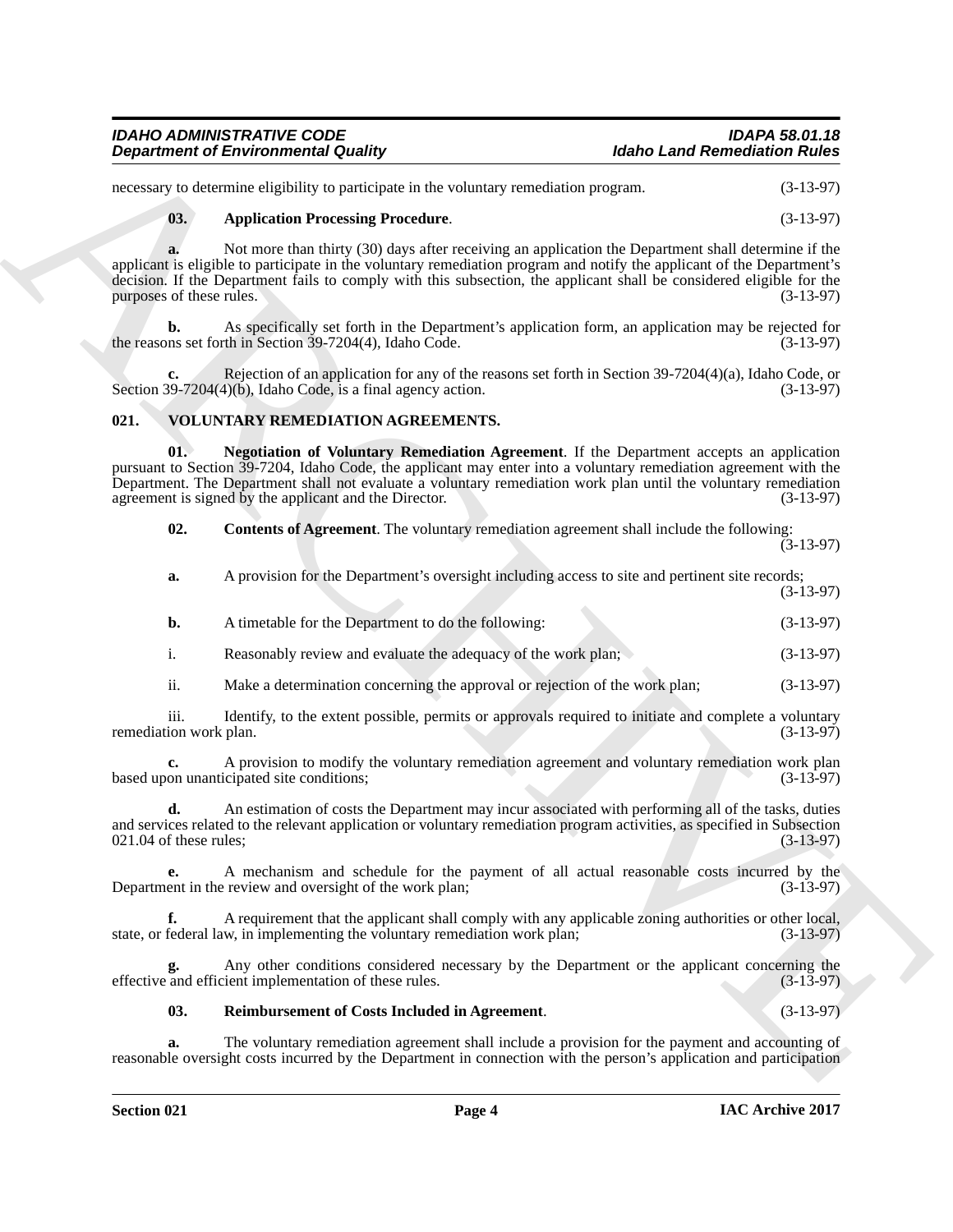|                             | <b>Department of Environmental Quality</b>                                                                                                                                                                                                                                                                                                                                                   | <b>Idaho Land Remediation Rules</b> |
|-----------------------------|----------------------------------------------------------------------------------------------------------------------------------------------------------------------------------------------------------------------------------------------------------------------------------------------------------------------------------------------------------------------------------------------|-------------------------------------|
|                             | in the voluntary remediation program.                                                                                                                                                                                                                                                                                                                                                        | $(3-13-97)$                         |
| $\mathbf{b}$ .              | Costs incurred by the Department for oversight of voluntary remediation actions will be reimbursed<br>in the following manner, which shall be specified in the voluntary remediation agreement.                                                                                                                                                                                              | $(3-13-97)$                         |
| 1.                          | The applicant shall deposit two thousand five hundred dollars (\$2,500) with the Department.                                                                                                                                                                                                                                                                                                 | $(3-13-97)$                         |
| 11.                         | The unused portion of the deposit will be returned to the applicant within sixty (60) days of<br>Department issuance of a certificate of completion.                                                                                                                                                                                                                                         | $(3-13-97)$                         |
| iii.                        | Should funding be required for costs incurred in excess of the initial two thousand five hundred<br>dollars (\$2,500) deposit, the Department will, in advance, notify the applicant of required successive deposits in the<br>amount of two thousand five hundred dollars (\$2,500).                                                                                                        | $(3-13-97)$                         |
| 04.                         | Oversight Costs. Oversight costs shall include the following:                                                                                                                                                                                                                                                                                                                                | $(3-13-97)$                         |
| a.                          | The review, processing and negotiation of the voluntary remediation agreement;                                                                                                                                                                                                                                                                                                               | $(3-13-97)$                         |
| b.                          | The review, processing and negotiation of the voluntary remediation work plan;                                                                                                                                                                                                                                                                                                               | $(3-13-97)$                         |
| c.                          | Conducting public hearing and dissemination of public notices;                                                                                                                                                                                                                                                                                                                               | $(3-13-97)$                         |
| d.                          | Oversight of work performed in accordance with the voluntary remediation work plan;                                                                                                                                                                                                                                                                                                          | $(3-13-97)$                         |
| е.                          | Issuance of the certificate of completion;                                                                                                                                                                                                                                                                                                                                                   | $(3-13-97)$                         |
| f.                          | Issuance of a covenant not to sue;                                                                                                                                                                                                                                                                                                                                                           | $(3-13-97)$                         |
| g.                          | Administrative expenses associated with cost recovery activities.                                                                                                                                                                                                                                                                                                                            | $(3-13-97)$                         |
| 05.                         | Enforceability of Agreement. Upon signing of the voluntary remediation agreement by the<br>Department and the applicant, the voluntary remediation agreement shall constitute a contract between the<br>Department and the applicant enforceable in accordance with its terms, subject to:                                                                                                   | $(3-13-97)$                         |
| a.<br>7208, Idaho Code; and | The Department's right to rescind the voluntary remediation agreement as provided in Section 39-                                                                                                                                                                                                                                                                                             | $(3-13-97)$                         |
| b.<br>these rules.          | The applicant's right to terminate the voluntary remediation agreement under Subsection 021.06 of                                                                                                                                                                                                                                                                                            | $(3-13-97)$                         |
| 06.                         | Reasons for Which a Person May Terminate a Voluntary Remediation Agreement. An<br>applicant may terminate the voluntary remediation agreement for any of the following reasons:                                                                                                                                                                                                              | $(3-13-97)$                         |
| a.                          | The applicant decides to terminate the voluntary remediation agreement rather than submit<br>additional or corrected information to the Department as provided in Section 39-7206( $2$ )(b), Idaho Code; or                                                                                                                                                                                  | $(3-13-97)$                         |
| b.<br>Idaho Code.           | The voluntary remediation work plan is modified or rejected as provided in Section 39-7206(5),                                                                                                                                                                                                                                                                                               | $(3-13-97)$                         |
| 07.                         | <b>Effect of Termination of Agreement</b> . The termination of a voluntary remediation agreement as<br>provided in Section 39-7206, Idaho Code, shall not relieve the applicant from the obligation to comply with any<br>applicable authorities regarding the contamination at the site, and the Department may initiate administrative or<br>judicial action under applicable authorities. | $(3-13-97)$                         |
| 022.                        | VOLUNTARY REMEDIATION WORK PLAN.                                                                                                                                                                                                                                                                                                                                                             |                                     |

- <span id="page-4-3"></span>**e.** Issuance of the certificate of completion; (3-13-97)
- **f.** Issuance of a covenant not to sue; (3-13-97)
- <span id="page-4-4"></span><span id="page-4-2"></span>**g.** Administrative expenses associated with cost recovery activities. (3-13-97)

#### <span id="page-4-5"></span><span id="page-4-1"></span><span id="page-4-0"></span>**022. VOLUNTARY REMEDIATION WORK PLAN.**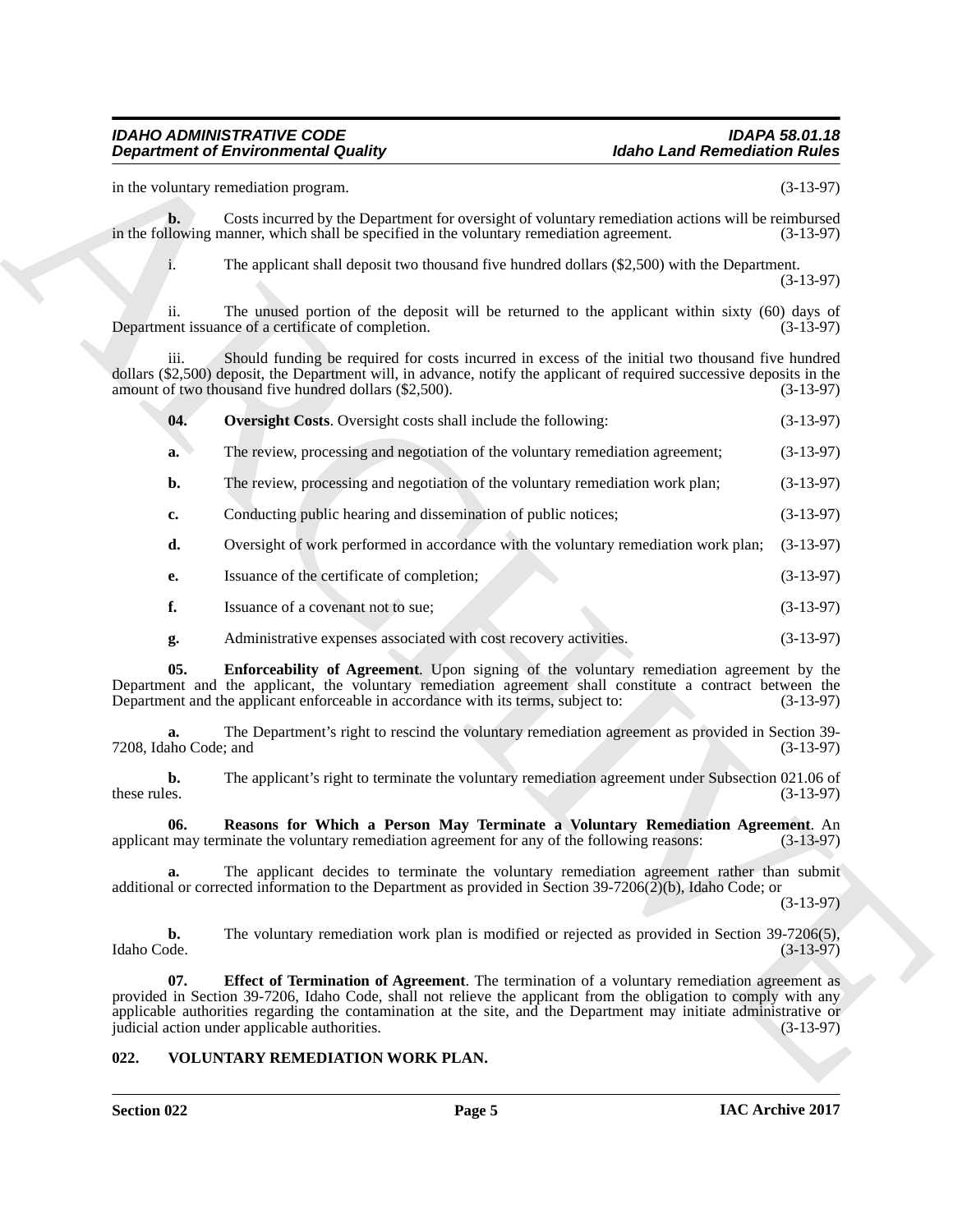**Experiment of Environmental Counting**<br> **Address Land Alternation Counting Reservoires**<br>
Note Land Alternation School and Technology Reservoires and the Unit Alternation School and Reservoires in<br>
Note and the Unit of Cou **01. Submittal of Proposed Voluntary Remediation Work Plan**. An applicant whose application has been accepted by the Department may submit a proposed voluntary remediation work plan to the Department. The Department will evaluate the work plan according to the terms and conditions of a voluntary remediation agreement signed by the Department and the applicant. (3-13-97)

<span id="page-5-2"></span>**02.** Contents of Voluntary Remediation Work Plan. The voluntary remediation work plan shall he following: (3-13-97) include the following:

<span id="page-5-0"></span>**a.** The current and reasonably anticipated future use of on-site ground and surface water; (3-13-97)

**b.** The current and reasonably anticipated future uses of the site and immediately adjacent properties;  $(3-13-97)$ 

**c.** If a risk-based concentration is proposed as a remediation standard, the voluntary remediation work plan shall include an estimate of the human and environmental risk from releases or threatened releases of hazardous substances or petroleum at the site based upon the current use of the site and adjacent properties and reasonably anticipated future uses of the site: (3-13-97) anticipated future uses of the site;

**d.** Proposed remediation standards developed in accordance with Section 023 of these rules; (3-13-97)

**e.** A proposed statement of work; (3-13-97)

<span id="page-5-1"></span>**f.** A schedule to accomplish the proposed statement of work. (3-13-97)

**03. Information Supporting the Voluntary Remediation Work Plan**. Sufficient information to the voluntary remediation work plan shall be submitted and may include the following: (3-13-97) support the voluntary remediation work plan shall be submitted and may include the following:

**a.** Site assessment information including: (3-13-97)

i. A legal description of the site and a map identifying the location and size of facilities and relevant features, such as property boundaries, surface topography, surface and subsurface structures, and utility lines;

(3-13-97)

ii. The physical characteristics of site facilities and contiguous areas, including the location of any vater bodies and ground water aquifers: (3-13-97) surface water bodies and ground water aquifers;

iii. The location of any wells located on the site or on areas within one-half mile radius of the site and tion of the use of those wells; (3-13-97) a description of the use of those wells;

iv. The operational history of the facility, including ownership, and the current use of the facility; (3-13-97)

v. Information on the methods and results of investigations concerning the nature and extent of any releases or threatened releases of hazardous substances or petroleum that have occurred at the site and a map showing general areas of concentrations of these hazardous substances or petroleum; (3-13-97)

vi. A site investigation sampling and analysis plan, and quality assurance project plan; (3-13-97)

vii. Any sampling results or other data that characterizes the soil, air, ground water, surface water, or sediments on the site; and (3-13-97)

viii. Available information on the environmental regulatory and compliance history of the site, (3-13-97) including all applicable environmental permits.

**b.** Risk evaluation information including: (3-13-97)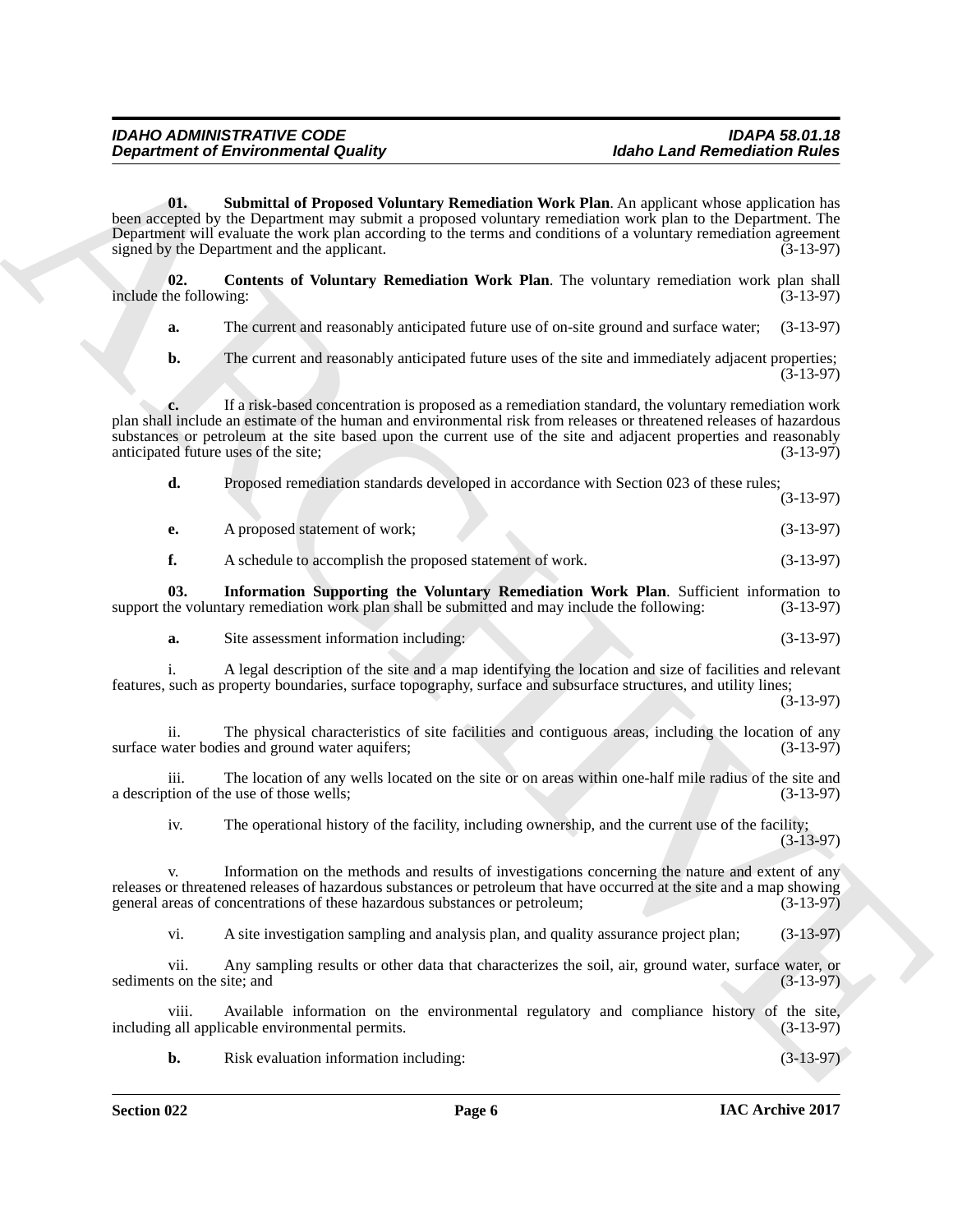i. An evaluation of the data collected during the site investigation including identification of s of potential concern; (3-13-97) chemicals of potential concern;

|  |  | An exposure assessment of all potential pathways of exposure; | $(3-13-97)$ |
|--|--|---------------------------------------------------------------|-------------|
|--|--|---------------------------------------------------------------|-------------|

iii. A toxicity assessment estimating the toxicity of both carcinogens and non-carcinogens; (3-13-97)

<span id="page-6-1"></span>iv. Identify site conditions which may affect or limit migration of the contamination; and (3-13-97)

v. A risk characterization that evaluates the uncertainties associated with the site investigation, the likelihood of exposures, and the toxicity of the contaminants.

**04. Review and Evaluation of Work Plan**. The Department shall review and evaluate the voluntary remediation work plan, provide public notice, accept public comments and may make the determination whether to hold public hearings in accordance with Section 39-7206, Idaho Code, and the voluntary remediation agreement.

(3-13-97)

**a.** For purposes of determining whether to hold a public hearing in accordance with Section 39-7206, Idaho Code, the Department will consider the following a significant number of requests for a public hearing:

(3-13-97)

i. Twenty-five (25) written requests from potentially affected persons; or (3-13-97)

ii. One (1) or more written requests from an organization representing twenty-five  $(25)$  or more ly affected members.  $(3-13-97)$ potentially affected members.

**b.** The Department shall provide for a public comment period of at least thirty (30) days following on of a public notice under Section 39-7206(3)(d), Idaho Code. (3-13-97) publication of a public notice under Section  $39-7206(3)(d)$ , Idaho Code.

**c.** Pursuant to Section 39-7206, Idaho Code, the Department may approve, modify and approve, or voluntary remediation work plan. (3-13-97) reject a voluntary remediation work plan.

**d.** The Department may reject or approve with modification any voluntary remediation work plan that does not achieve the remediation standards developed and approved by the Department pursuant to Section 023 of these rules. (3-13-97) these rules.  $(3-13-97)$ 

**e.** If the Department rejects a voluntary remediation work plan, the Department shall:  $(3-13-97)$ 

i. Notify the applicant and specify the reasons for rejection; (3-13-97)

ii. Provide the applicant an opportunity according to the schedule in the voluntary remediation agreement to amend the work plan; and (3-13-97)

iii. The applicant may appeal the Department's decision to reject the work plan as provided in Section 39-7206. Idaho Code.

<span id="page-6-0"></span>**f.** If an applicant determines not to amend a rejected work plan to the satisfaction of the Department, the voluntary remediation agreement shall be terminated as provided in Subsection 021.06 of these rules. (3-13-97)

**Department of Environmental Guality<br>
Alaho Land Remembers of the data volketed during the site site statistical relations in the expertise of the statistical relations of the statistical relations of the statistical rela 05. Modification to an Approved Voluntary Remediation Work Plan That Requires Additional Public Notice and Comment**. After the close of the public comment period and the Department's approval of the voluntary remediation work plan, situations may arise that result in modification of an approved voluntary remediation work plan. Depending upon the significance of the modification, another opportunity for public notice<br>and comment may be appropriate. (3-13-97) and comment may be appropriate.

**a.** The Department need not provide for an additional public notice and comment period if the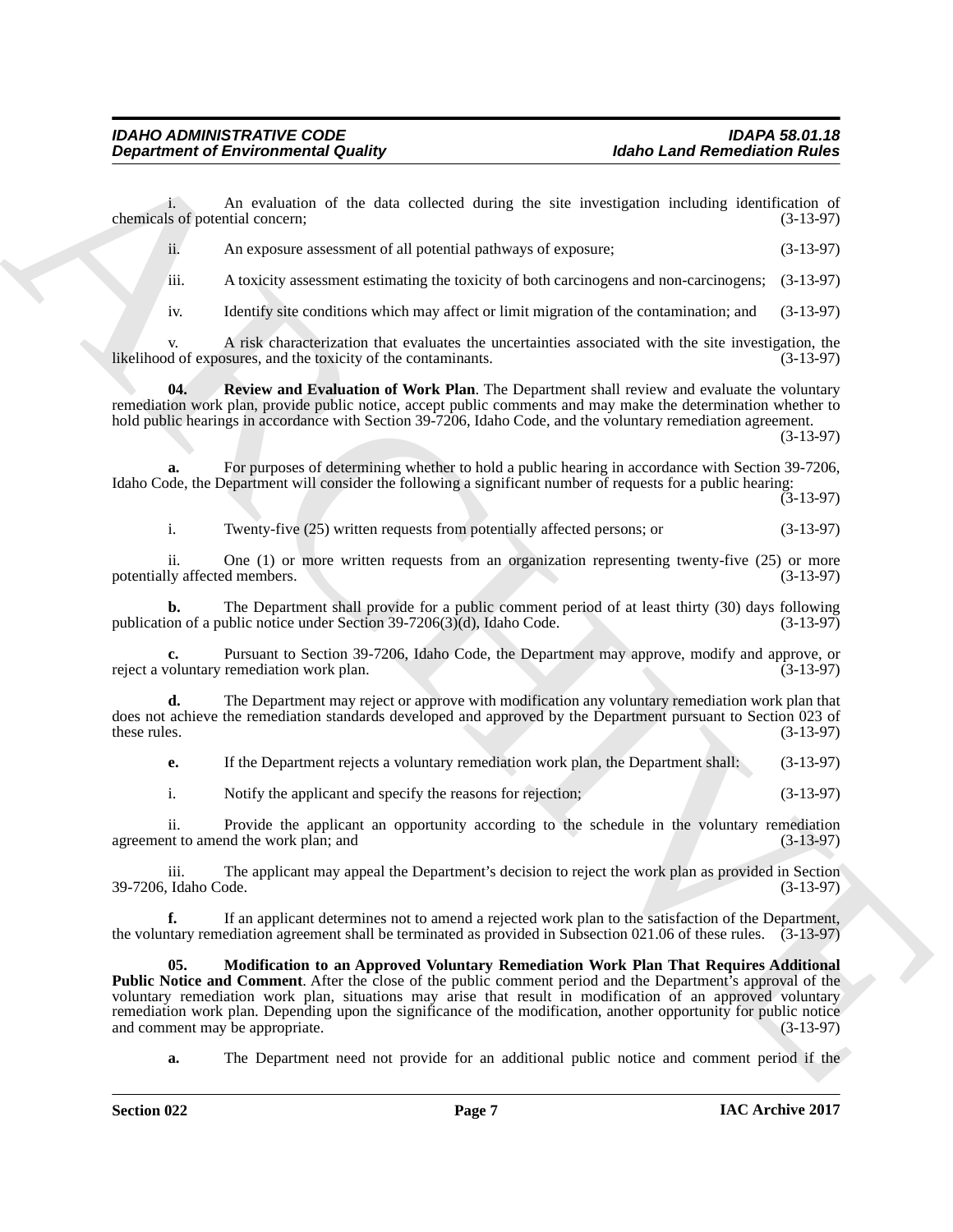proposed modifications to the voluntary remediation work plan are limited to minor changes. A minor change to the voluntary remediation work plan is a change that does not fundamentally alter the overall remedial approach.

(3-13-97)

**b.** The Department shall provide for an additional public notice and comment period if the proposed modifications to the voluntary remediation work plan are fundamental. A fundamental change is a change that requires reconsideration of the remediation proposed in the approved voluntary remediation work plan. (3-13-97) requires reconsideration of the remediation proposed in the approved voluntary remediation work plan.

#### <span id="page-7-6"></span><span id="page-7-0"></span>**023. REMEDIATION STANDARDS.**

**01. Voluntary Remediation Work Plan Must Achieve Health-Based and Environmental Remediation Standards**. All hazardous substance or petroleum concentrations in media which exceed the healthbased and environmental remediation standards shall be addressed through appropriate remediation and in accordance with the appropriate technical standards based upon the following: (3-13-97)

<span id="page-7-8"></span>

| $\mathbf{b}$ . | Hazardous substances or petroleum; and | $(3-13-97)$ |
|----------------|----------------------------------------|-------------|
|                |                                        |             |

<span id="page-7-7"></span>**c.** Technical guidance approved by the Department. (3-13-97)

Dependent of Environmental Condition candidate vertically as higher lands and Remember Richard Condition of the Condition of the Condition of the Condition of the Condition of the Condition of the Condition of the Conditi **02. Establishment of Remediation Standards**. The remediation standards utilized in these rules shall be no more stringent than applicable or relevant and appropriate federal and state standards and are consistent with 42 U.S.C. 9621, taking into consideration site specific conditions. An applicant who submits a voluntary remediation work plan for approval by the Department shall select and attain compliance with one (1) or more of the following<br>remediation standards when implementing a voluntary remediation work plan: (3-13-97) remediation standards when implementing a voluntary remediation work plan:

**a.** Attainment of a natural background level demonstrated by the collection and analysis of representative samples from environmental media of concern where contamination occurs. Evaluation of representative samples shall be conducted through the application of statistical tests specified in a voluntary remediation work plan. (3-13-97) remediation work plan.

**b.** An established state or federal generic numerical health standard which achieves an appropriate health-based level so that any substantial present or probable future risk to human health or the environment is eliminated or reduced to protective levels based upon present and reasonably anticipated future uses of the site.

(3-13-97)

**c.** Risk-based concentrations calculated for the hazardous substance or petroleum using site-specific risk assessment procedures. (3-13-97)

**d.** An applicant may use a combination of standards from Subsections 023.02.a. through 023.02.c. to nt a voluntary remediation work plan. (3-13-97) implement a voluntary remediation work plan.

### <span id="page-7-2"></span><span id="page-7-1"></span>**024. IMPLEMENTATION OF VOLUNTARY REMEDIATION WORK PLAN.**

<span id="page-7-3"></span>**Implementation**. An approved voluntary remediation work plan shall be fully implemented by the applicant according to the terms and conditions of the voluntary remediation agreement, these rules and the Idaho Land Remediation Act. (3-13-97)

<span id="page-7-4"></span>**02. Permits or Approvals Necessary for Implementation**. The Department shall assist in the timely issuance of Department permits or approvals required to initiate and complete a voluntary remediation work plan.

(3-13-97)

<span id="page-7-5"></span>**03. Progress Reports**. An applicant implementing a voluntary remediation work plan shall submit periodic progress reports to the Department according to the terms and conditions of the voluntary remediation agreement. (3-13-97) agreement. (3-13-97)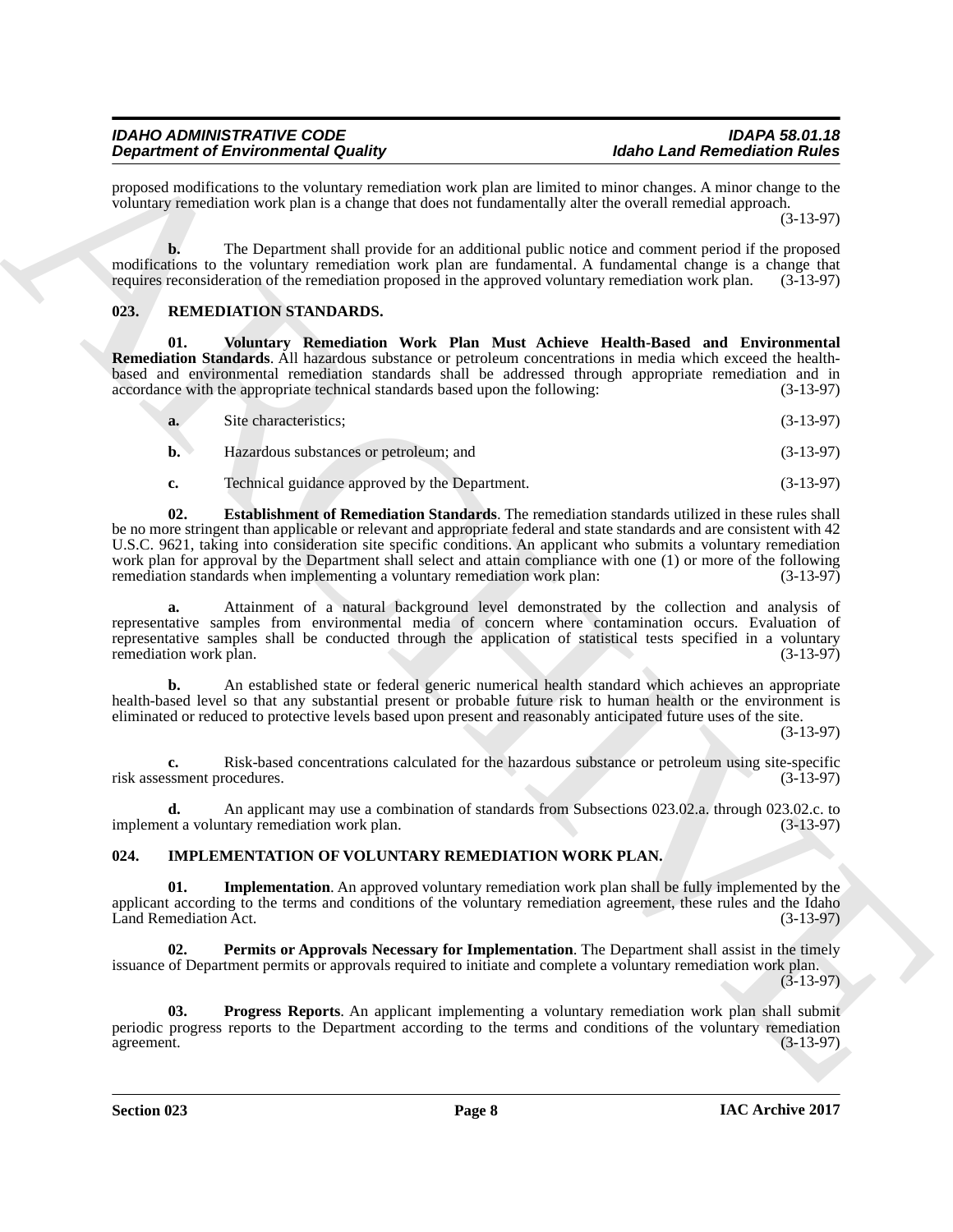<span id="page-8-6"></span>**04. Voluntary Remediation Work Plan Completion Report**. When the applicant believes the objectives of the voluntary remediation work plan have been achieved and successfully implemented, the applicant shall submit to the Department a voluntary remediation work plan completion report together with a request that the Department issue a certificate of completion. (3-13-97)

**a.** The voluntary remediation work plan completion report shall contain information sufficient for the Department to determine whether the voluntary remediation work plan objectives were achieved and the voluntary remediation work plan was successfully implemented. (3-13-97)

**b.** The Department shall, within thirty (30) days of the receipt of a voluntary remediation work plan completion report and a request for a certificate of completion, notify the applicant whether the voluntary remediation work plan has been successfully implemented. (3-13-97)

**c.** If the Department notifies the applicant that the voluntary remediation work plan has not been successfully implemented, the applicant shall do the following: (3-13-97)

i. Implement the voluntary remediation work plan to the satisfaction of the Department; and

(3-13-97)

ii. Resubmit the voluntary remediation work plan completion report. (3-13-97)

**d.** If a voluntary remediation work plan completion report demonstrates that the voluntary remediation work plan has been successfully implemented, the Department shall certify such facts by issuing the applicant a certificate of completion. The applicant shall record the certificate of completion with the deed for the site on which the remediation took place. (3-13-97)

**e.** The Department may provide a certificate of completion conditioned upon continued monitoring, recordation or maintenance of institutional or engineering controls, or other continuing actions by the applicant.

(3-13-97)

**f.** Decisions by the Department involving the voluntary remediation work plan completion reports under this section are considered final agency actions. (3-13-97) required under this section are considered final agency actions.

#### <span id="page-8-2"></span><span id="page-8-0"></span>**025. COVENANT NOT TO SUE.**

<span id="page-8-4"></span>**01. Negotiation and Provision of Covenant**. Within thirty (30) days of receipt of the Department's certificate of completion, the applicant may request the Department negotiate and provide a covenant not to sue as provided in Section 39-7207, Idaho Code. Any such covenant not to sue may be conditioned upon continuing monitoring, recordation or maintenance of institutional or engineering controls, or other continuing actions required<br>of the applicant pursuant to an approved voluntary remediation work plan. (3-13-97) of the applicant pursuant to an approved voluntary remediation work plan.

<span id="page-8-5"></span><span id="page-8-3"></span>**02. Rescission of Covenant**. The Department may rescind a covenant not to sue in accordance with Section 39-7208, Idaho Code. If the Department rescinds a covenant not to sue, it may initiate administrative or judicial action as provided in Sections 39-7207 and 39-7208, Idaho Code. The Department shall also notify the county in which the site exists of rescission of the covenant not to sue for purposes of determining ad valorem exemptions provided under Section 63-105II. Idaho Code. (3-13-97) exemptions provided under Section 63-105II, Idaho Code.

**Department of Entropology and Soliday** Plan Completion Report We allow class the controllering interest of the collective of the system of the system interest of the system of the system of the system of the system of th **Continuing Compliance**. During the implementation of an approved voluntary remediation work plan, the Department shall not bring an action, including an administrative or judicial action for any liability for remediation relating to the release or threatened release of a hazardous substance or petroleum that is the subject of the voluntary remediation work plan, against a person who entered into a voluntary remediation agreement and who is implementing the voluntary remediation work plan in accordance with such agreement implementing the voluntary remediation work plan. (3-13-97)

#### <span id="page-8-1"></span>**026. LENDER LIABILITY.**

<span id="page-8-8"></span><span id="page-8-7"></span>**01. General Statement**. Pursuant to Section 39-7209, Idaho Code, a person who maintains indicia of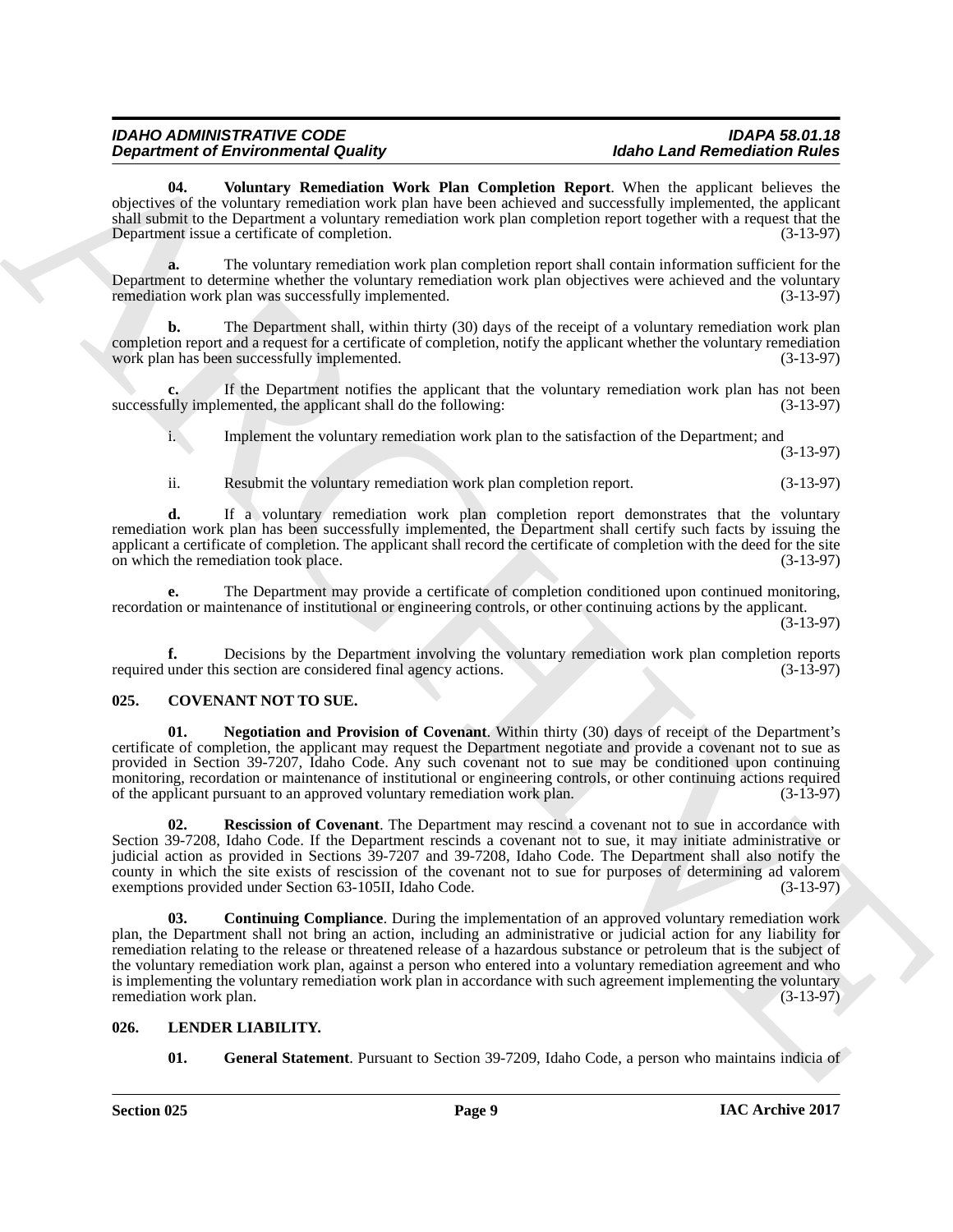ownership primarily to protect a security interest in a site, as defined in Subsection 010.12 of these rules, and who does not participate in the management of the site, shall not be considered an owner or operator of that site, nor liable under any pollution control or other environmental protection law, rule or regulation, or otherwise responsible for any environmental contamination or response activity costs consistent with United States environmental protection agency policy, 60 Federal Register 63517, dated December 11, 1995, as amended. This Section 026 sets out the rules of the Board regarding lender liability pursuant to Sections 39-7209 and 39-7210(6), Idaho Code. (3-13-97)

#### <span id="page-9-0"></span>**02. Definitions and Operative Provisions**. (3-13-97)

**Dependent of Entropological Studies** when the same to determine the same of Removement of Entropological Studies and the same of Entropological Studies and the same properties are a studies of the same properties of the **a.** "Indicia of ownership" means evidence of a security interest, evidence of an interest in a security interest, or evidence of an interest in real or personal property securing a loan or other obligation, including any legal or equitable title or deed to real or personal property acquired through or incident to foreclosure or its equivalents. Evidence of such interests include, but are not limited to, mortgages, deeds of trust, liens, surety bonds and guaranties of obligations, title held pursuant to a lease financing transaction in which the lessor does not select initially the leased property (hereinafter "lease financing transaction"), legal or equitable title obtained pursuant to foreclosure, and their equivalents. Evidence of such interests also includes assignments, pledges or other rights to or other forms of encumbrance against property that are held primarily to protect a security interest. A person is not required to hold<br>title or a security interest in order to maintain indicia of ownership. title or a security interest in order to maintain indicia of ownership.

A "holder" is a person who maintains indicia of ownership primarily to protect a security interest in a site. A holder includes the initial holder (such as a loan originator); any subsequent holder (such as a successor-ininterest or subsequent purchaser of the security interest on the secondary market); a guarantor of an obligation, surety, or any person who holds ownership indicia primarily to protect a security interest; or a receiver or other person who acts on behalf or for the benefit of a holder. (3-13-97)

ii. A "borrower," "debtor," or "obligor" is a person who owns, leases, occupies or operates a site<br>red by a security interest. (3-13-97) encumbered by a security interest.

**b.** "Primarily to protect a security interest" means that the holder's indicia of ownership are held  $\gamma$  for the purpose of securing payment or performance of an obligation. (3-13-97) primarily for the purpose of securing payment or performance of an obligation.

i. "Security interest" means an interest in a site, created or established for the purpose of securing a loan or other obligation. Security interests include, but are not limited to, mortgages, deeds of trust, liens, security interests under Article 9 of the Uniform Commercial Code, and title pursuant to lease financing transactions.

(3-13-97)

ii. "Primarily to protect a security interest" does not include indicia of ownership held primarily for investment purposes, nor ownership indicia held primarily for purposes other than as protection for a security interest. A holder may have other, secondary reasons for maintaining indicia of ownership, but the primary reason why any ownership indicia are held must be as protection for a security interest. (3-13-97) ownership indicia are held must be as protection for a security interest.

Participation in management defined. The term "participating in the management of a site" means that the holder is engaging in acts of site management, as defined herein. (3-13-97)

i. Actions that are participation in management. Participating in the management of a site means actual participation by the holder in the management or operational affairs of the site by the holder, and does not include the mere capacity or ability to influence, or the unexercised right to control, site operations. A holder is participating in management, while the borrower is still in possession of the site encumbered by the security interest, only if the holder either: (3-13-97)

(1) Exercises decision making control over the borrower's environmental compliance, such that the holder has undertaken responsibility for the borrower's hazardous substance or petroleum handling or disposal practices; or  $(3-13-97)$ 

(2) Exercises control at a level comparable to that of a manager of the borrower's enterprise, such that the holder has assumed or manifested responsibility for the overall management of the enterprise encompassing the day-to-day decision making of the enterprise with respect to (1) environmental compliance or (2) all, or substantially

**Section 026 Page 10**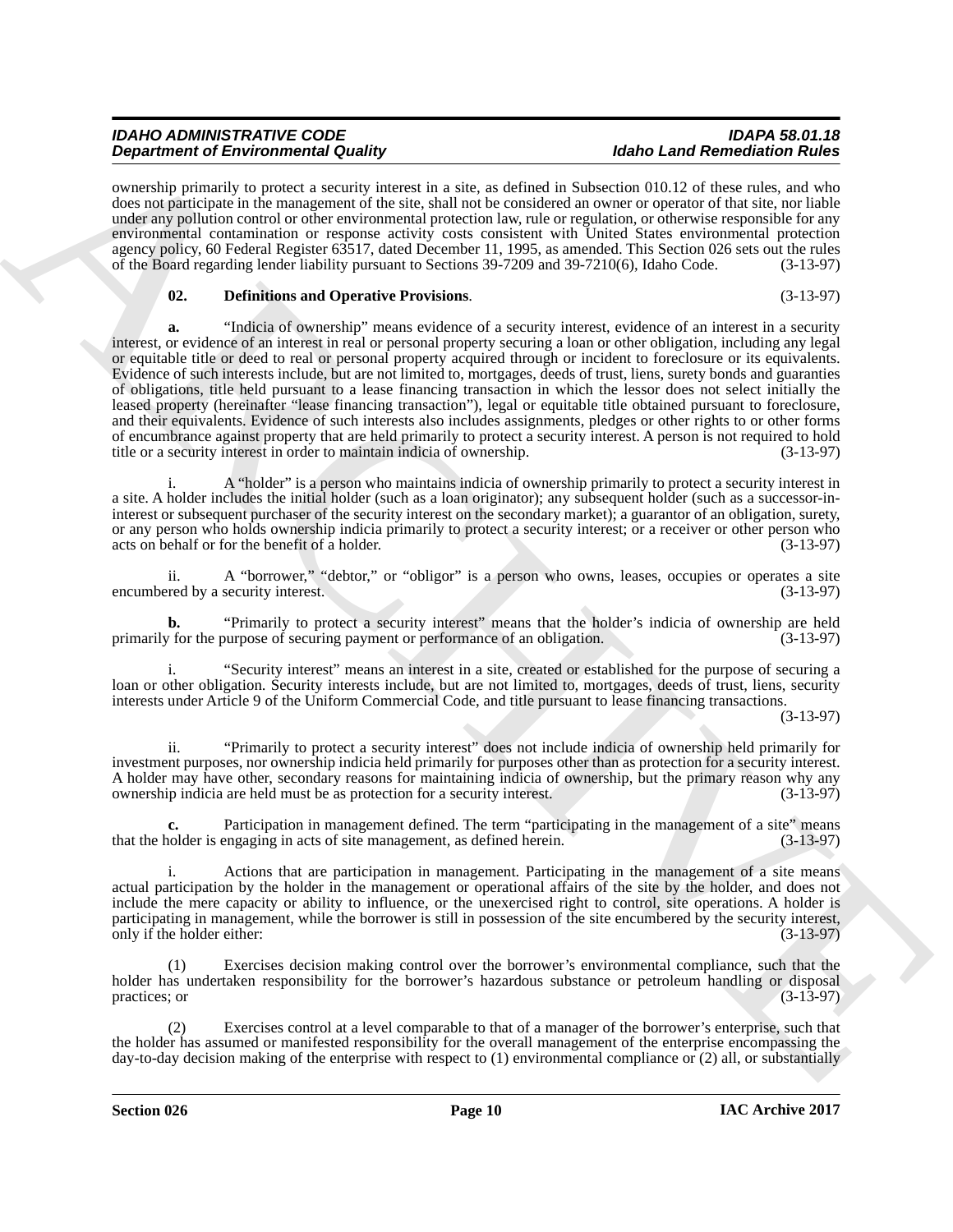all, of the operational (as opposed to financial or administrative) aspects of the enterprise other than environmental compliance. (3-13-97)

ii. Actions that are not participation in management. (3-13-97)

(1) Actions at the inception of the loan or other transaction. No act or omission prior to the time that indicia of ownership are held primarily to protect a security interest constitutes evidence of participation in management. A prospective holder who undertakes or requires an environmental inspection of the site or to comply or come into compliance (whether prior or subsequent to the time that indicia of ownership are held primarily to protect a security interest) with any applicable law or regulation, is not by such action considered to be participating in the site's management. Neither Section 39-7209, Idaho Code, or these rules require a holder to conduct or require an inspection to qualify for the exemption, and the liability of a holder cannot be based on or affected by the holder<br>not conducting or not requiring an inspection. (3-13-97) not conducting or not requiring an inspection.

(2) Loan policing and workout. Actions that are consistent with holding ownership indicia primarily to protect a security interest do not constitute participation in management. The authority for the holder to take such actions may, but need not, be contained in contractual or other documents specifying requirements for financial, environmental and other warranties, covenants, conditions, representations or promises from the borrower. Loan policing and workout activities cover and include all activities up to foreclosure and its equivalents. (3-13-9 policing and workout activities cover and include all activities up to foreclosure and its equivalents. (3-13-97)

(a) Policing the security interest or loan. A holder who engages in policing activities prior to foreclosure will remain within the exemption provided that the holder does not by such actions participate in the management of the site. Such actions include, but are not limited to, requiring the borrower to clean up the site during the term of the security interest; requiring the borrower to comply or come into compliance with applicable federal, state and local environmental and other laws, rules and regulations during the term of the security interest; securing or exercising authority to monitor or inspect the site (including on-site inspections) in which indicia of ownership are maintained, or the borrower's business or financial condition during the term of the security interest; or taking other actions to adequately police the loan or security interest (such as requiring a borrower to comply with any warranties, covenants, conditions, representations or promises from the borrower). (3-13-97)

(b) Policing activities also include any activities taken by the holder to require a borrower to comply with a voluntary remediation work plan, or by agreement with the Department, to complete a voluntary remediation work plan, provided that the holder does not otherwise participate in the management of the site.  $(3-13-97)$ 

(c) Loan workout. A holder who engages in workout activities prior to foreclosure and its equivalents will remain within the exemption provided that the holder does not by such action participate in the management of the site. For purposes of this rule, "workout" refers to those actions by which a holder, at any time prior to foreclosure and its equivalents, seeks to prevent, cure or mitigate a default by the borrower or obligor, or to preserve, or prevent the diminution of, the value of the security. (3-13-97)

**d.** Foreclosure on a site and post-foreclosure activities. (3-13-97)

**Experimented Christian Country of European II Country in the state of the computer of the state of the state of the state of the state of the state of the state of the state of the state of the state of the state of the** i. Foreclosure. Indicia of ownership that are held primarily to protect a security interest include legal or equitable title or deed to real or personal property acquired through or incident to foreclosure and its equivalents. "Foreclosure and its equivalents" includes purchase at foreclosure sale; acquisition or assignment of title in lieu of foreclosure; termination of a lease or other repossession; acquisition to a right to title or possession; an agreement in satisfaction of the obligation; or any other formal or informal manner (whether pursuant to law or under warranties, covenants, conditions, representations or promises from the borrower) by which the holder acquires title to or possession of the secured property. The indicia of ownership held after foreclosure continue to be maintained primarily as protection for a security interest, provided that the holder undertakes to sell, re-lease or otherwise divest itself of the site, in a reasonably expeditious manner, using whatever commercially-reasonable means are relevant or appropriate with respect to the site, taking all facts and circumstances into consideration, and provided that the holder did not participate in management prior to foreclosure. (3-13-97)

ii. Holding foreclosed property for disposition and liquidation. A holder, who did not participate in management prior to foreclosure and its equivalents, may sell, re-lease, liquidate, maintain business activities, wind up operations, undertake any response action under federal, state or local environmental laws, rules or regulations,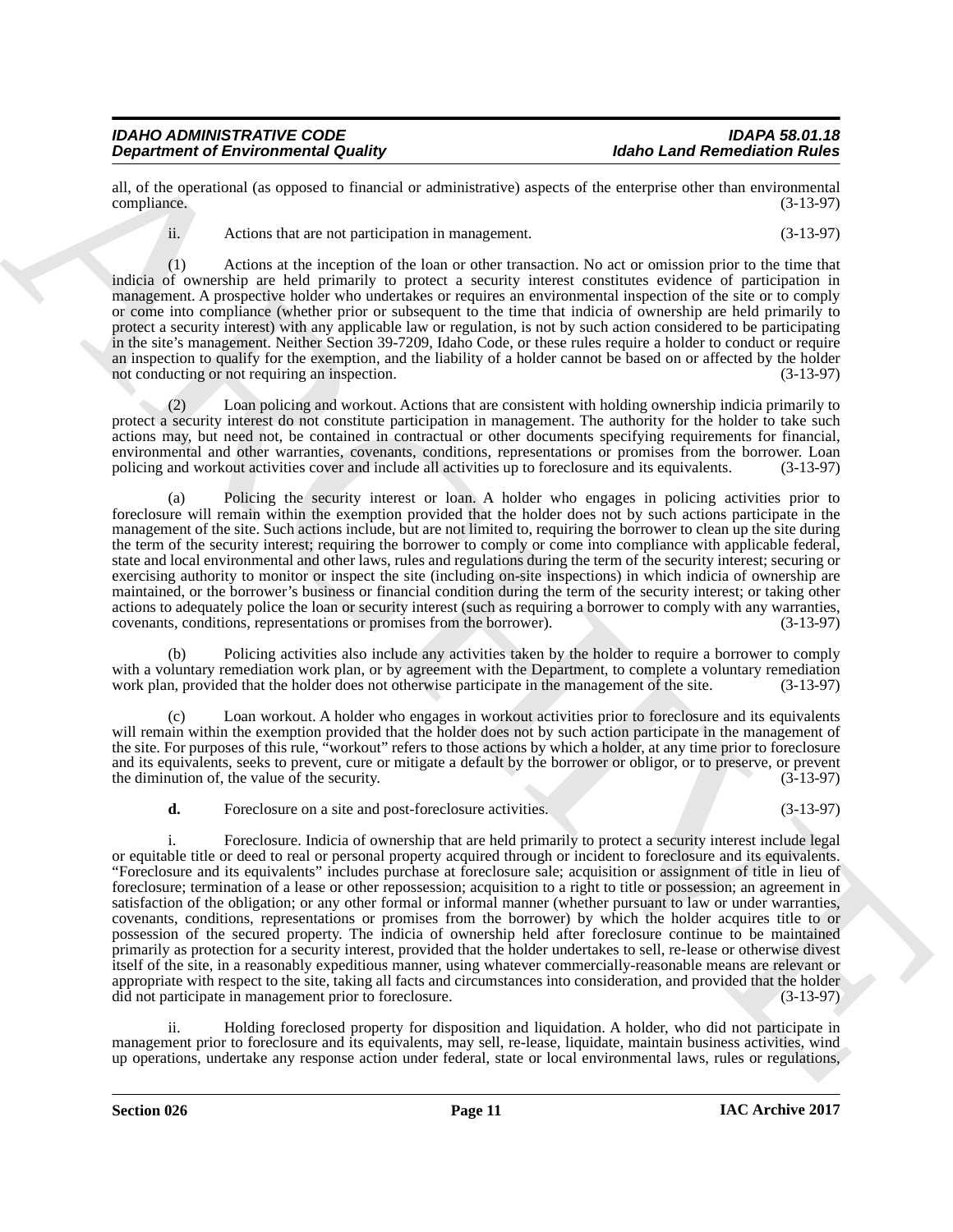undertake completion of an approved voluntary remediation work plan by agreement with the Department, and take measures to preserve, protect or prepare the secured asset prior to sale or other disposition, without voiding the exemption provided by Section 39-7209, Idaho Code, and these rules. (3-13-97) exemption provided by Section 39-7209, Idaho Code, and these rules.

#### <span id="page-11-0"></span>**027. INSTITUTIONAL CONTROLS.**

#### <span id="page-11-6"></span><span id="page-11-1"></span>**01. Purpose**. (3-13-97)

**Dependent of Environmental Courts)**<br> **Convenience Constrained Courts)**<br> **Constrained Constrained Constrained Constrained Constrained Constrained Constrained Constrained Constrained Constrained Constrained Constrained Con a.** Institutional controls may be proposed by the applicant or the Department as an element of the voluntary remediation work plan. Institutional controls are measures undertaken to limit or prohibit activities that may interfere with the integrity of a cleanup action or result in exposure to hazardous substances or petroleum at a site. Such measures may be used to assure both the continued protection of human health and the environment and the integrity of a cleanup action in at least the following circumstances: (3-13-97) integrity of a cleanup action in at least the following circumstances:

**b.** Where a cleanup action results in residual concentrations of hazardous substances or petroleum ceed risk-based health standards; or (3-13-97) which exceed risk-based health standards; or

**c.** When the Department determines such controls are required to assure the continued protection of human health and the environment or the integrity of the cleanup action. (3-13-97)

**02. Prohibition of Use**. Institutional controls should not be used as a substitute for cleanup actions that herwise be technically possible. (3-13-97) would otherwise be technically possible.

<span id="page-11-5"></span><span id="page-11-2"></span>**03. Institutional Controls**. For the purposes of this section, institutional controls may include:

(3-13-97)

**a.** Physical measures, such as fences and signs, to limit activities that may interfere with the cleanup result in exposure to hazardous substances at the site; and  $(3-13-97)$ action or result in exposure to hazardous substances at the site; and

**b.** Legal and administrative controls, such as zoning restrictions, restrictive covenants, or equitable ss used to ensure such measures are maintained. (3-13-97) servitudes used to ensure such measures are maintained.

<span id="page-11-4"></span>**04. Legal Use Restrictions**. Institutional controls may be described in an equitable servitude, restrictive covenant, or similar legal mechanism executed by the property owner and recorded in the county in which the site is located. The use of such legal use restrictions may be addressed in the voluntary remediation agreement, the certificate of completion, or the covenant not to sue. (3-13-97)

<span id="page-11-3"></span>**05. Legal Use Restriction Requirements**. Where appropriate, the legal use restriction requirement  $s_{\text{houd}}$ : (3-13-97)

**a.** Prohibit activities on the site that may interfere with a cleanup action, operation and maintenance, monitoring, or other measures necessary to assure the integrity of the cleanup action and continued protection of human health and the environment; (3-13-97)

**b.** Prohibit activities that may result in the release of a hazardous substance or petroleum which was d as a part of the remediation; (3-13-97) contained as a part of the remediation;

**c.** Require notice to the Department of the owner's intent to convey any interest in the site. Conveyance of title, easement, lease, or other interest in the property may be conditioned upon easement, lease, or other interest in the property for the continued operation, maintenance and monitoring of the cleanup action, and for continued compliance with this subsection;

**d.** Require notice and approval by the Department of any proposal to use the site in a manner which is inconsistent with the legal use restriction. (3-13-97)

**e.** Grant the Department and its designated representatives the right to enter the property at reasonable times for the purpose of evaluating compliance with the voluntary remediation work plan and other required plans,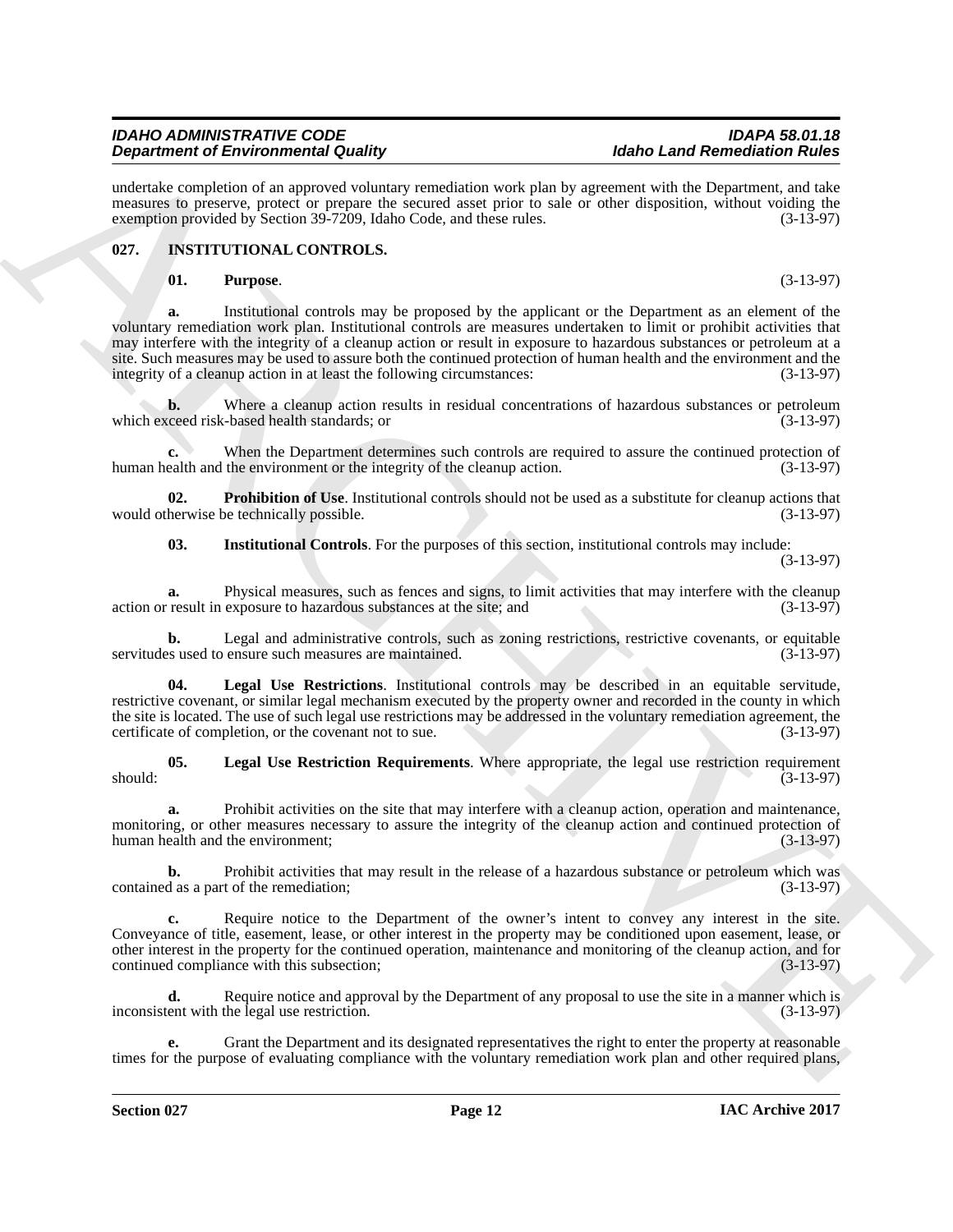| <b>IDAHO ADMINISTRATIVE CODE</b>           |  |
|--------------------------------------------|--|
| <b>Department of Environmental Quality</b> |  |

including the right to take samples, inspect any remedial actions taken at the site, and to inspect records. (3-13-97)

<span id="page-12-2"></span><span id="page-12-1"></span>**f.** Contain other restrictions appropriate under the circumstances. (3-13-97)

**06. Compliance With Other Laws**. It shall be the applicant's responsibility to comply with any applicable zoning authorities or other local, state, or federal law, in implementing the voluntary remediation work<br>(3-13-97) plan.  $(3-13-97)$ 

Beginstries of Environmental Guatity<br>
Individual case of Revision is conclusions that all simulated in the system and case of Revision is a strong of Revision in the system of  $\mathbf{t}_i$ . (1945)<br>
which the complete service **07. Financial Assurances**. The Department may require the applicant to provide financial assurances, through a trust fund or other appropriate financial mechanism approved by the Department sufficient to cover all costs for ensuring the effectiveness of institutional controls or of operation and maintenance, including compliance<br>monitoring and undertaking appropriate measures to ensure the integrity of institutional controls. (3-13monitoring and undertaking appropriate measures to ensure the integrity of institutional controls.

<span id="page-12-3"></span>**08.** Removal of Restrictions. If the residual hazardous substances or petroleum remaining at the site are subsequently reduced in concentration such that risk-based health standards are met, then the owner may request the restrictive covenant or other restrictions be voided. The restrictive covenant or other restrictions may be removed, if the Department, after public notice and opportunity for comment, concurs. (3-13-97) if the Department, after public notice and opportunity for comment, concurs.

<span id="page-12-0"></span>**028. -- 999. (RESERVED)**